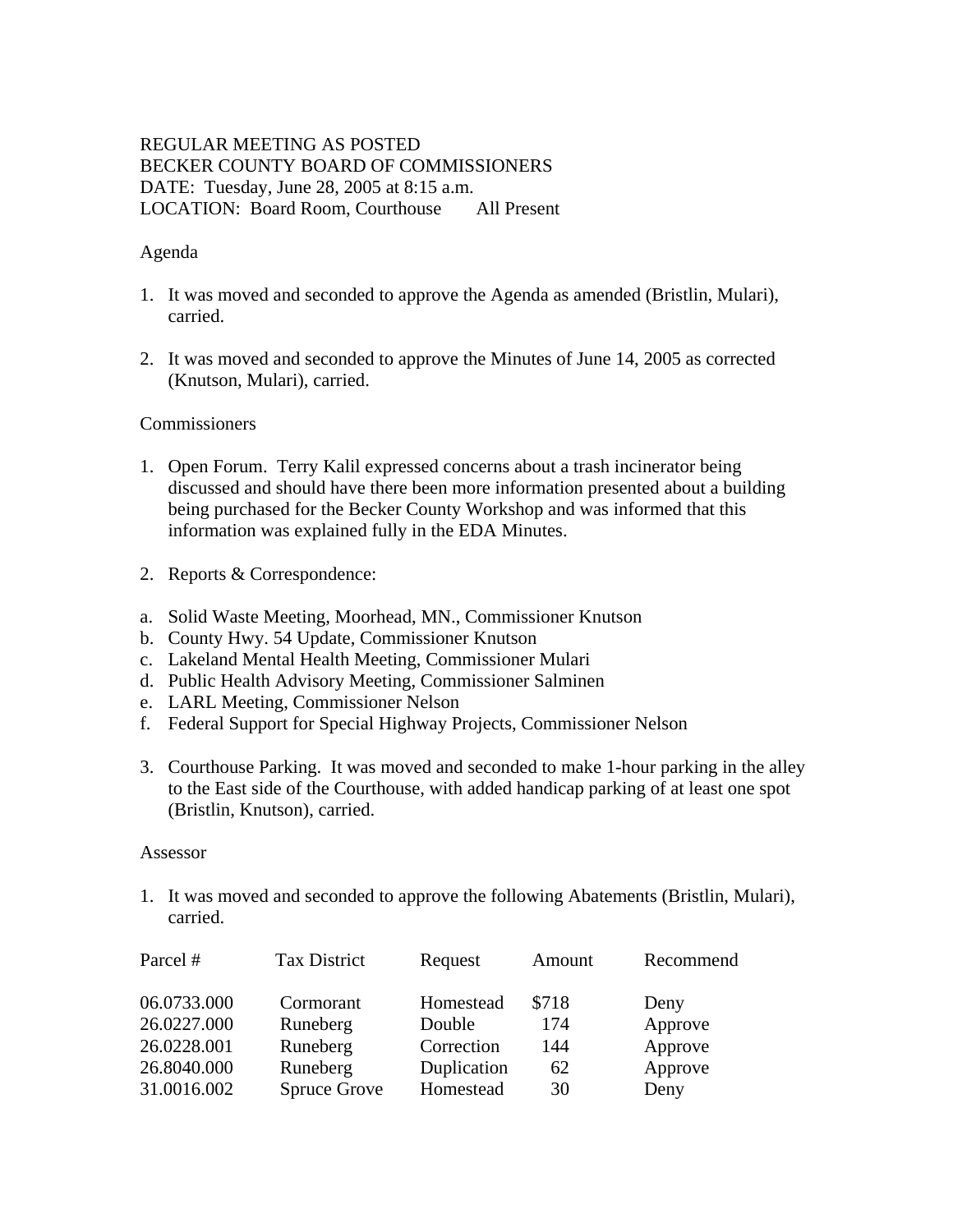## Auditor

- 1. It was moved and seconded to approve a new tobacco license for Resort Management Corporation, Forest Hills RV & Golf Resort, Audubon Twp. (Nelson, Bristlin), carried.
- 2. It was moved and seconded to approve the agenda as amended (Mulari, Bristlin), carried.
- 3. It was moved and seconded to approve to set a Public Hearing for July 12, 2005 to adopt an election plan reference the implementations to comply with the Help America Vote Act (HAVA) (Bristlin, Knutson), carried.
- 4. It was moved and seconded to remove the former Frazee Turkey Plant from the Tax-Forfeit Land Sale (Bristlin, Mulari), carried.
- 5. It was moved and seconded to appoint Commissioner Mulari, Lana Fralich, EDA Office, and Keith Brekken, County Auditor, to the Frazee Task Force (Nelson, Mulari), carried.
- 6. It was moved and seconded to pull the Ogema Parcel from the Tax-Forfeit Land Sale, so the City of Ogema could purchase it for the new Fire Hall, if it qualifies as a building site (Nelson, Bristlin), carried.
- 7. It was moved and seconded to set up an 02 Fund for the Real Estate Enhancement Fund, which is the new fund for recording of fees that needs to be set up by July 1, 2005 for part of the Recorder's Office fees (Bristlin, Knutson), carried.
- 8. It was moved and seconded to appoint Ryan Tangen to the IT/GIS Committee (Bristlin, Mulari), carried.

# Finance

- 1. It was moved and seconded to approve the Claims with an addition (Bristlin, Mulari), carried.
- 2. It was moved and seconded to pass Resolution No. 06-05-2B, to hire a permanent full-time Legal Secretary for the County Attorney's Office due to an up-coming vacancy (Bristlin, Nelson), carried.
- 3. The RC&D request for increased reimbursement rates was discussed and the Finance Committee suggested making the correction at the end of the year.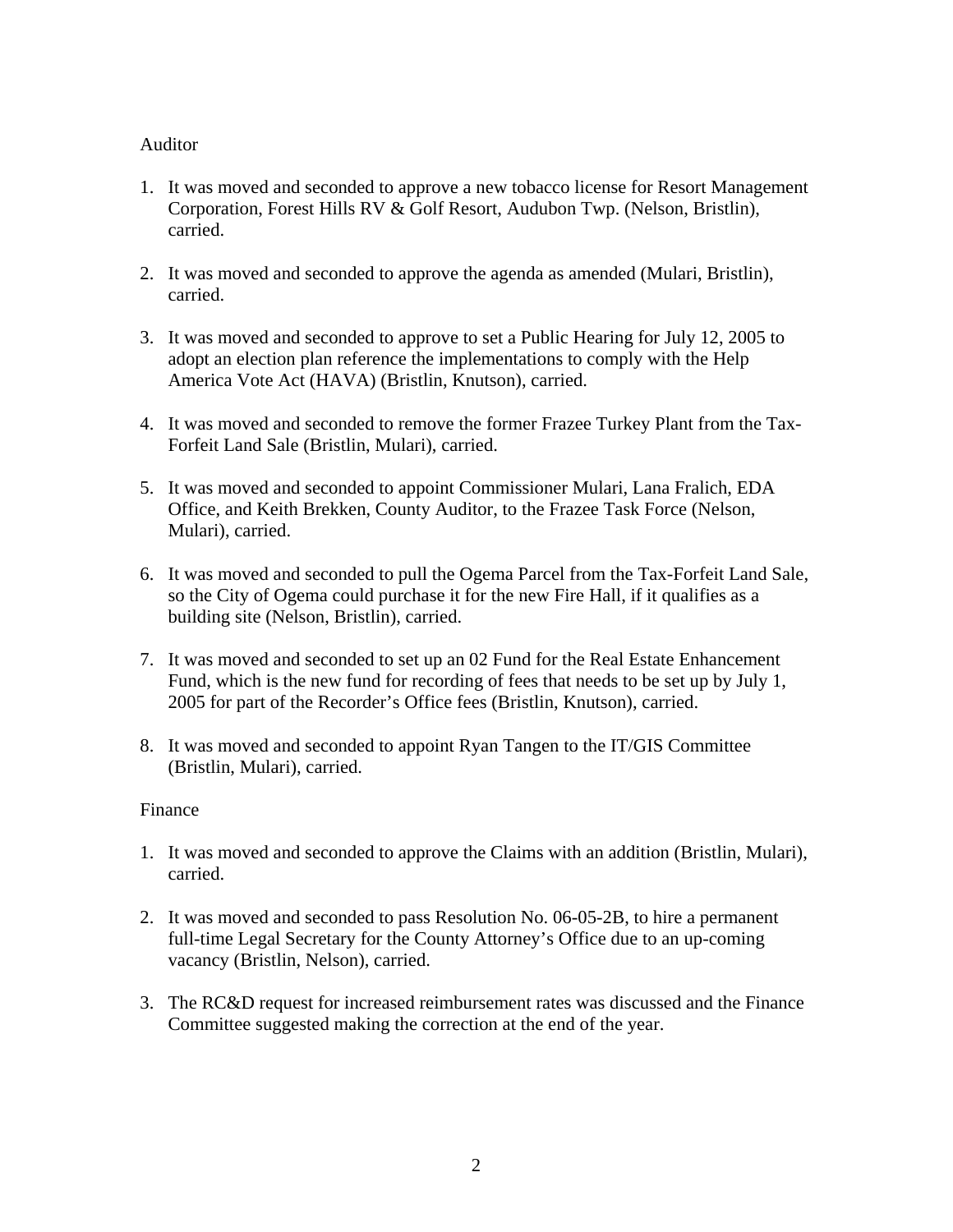4. It was moved and seconded to concur with the Finance Committee to support the new software for the tax system to enhance our property tax system, utilized by MCCC, by contracting with Manatron for a tax package (Mulari, Bristlin), carried.

RC&D Report by Don Lefebvre. Don gave an update on WesMin RC&D Projects. In particular, Eagle Lake Park Lakeshore & Boat Ramp Erosion and the help they gave towards this project. Commissioner Bristlin suggested that the Board send a thank-you letter in appreciation to WesMin and thanked Don for his part as well.

## Human Services

- 1. It was moved and seconded to approve the Health Care Access Plan for the purposes of helping clients with medical access expenses to Medical Assistance and General Assistance Medical Care Services (Bristlin, Mulari), carried.
- 2. It was moved and seconded to accept the Public Assistance Applications (Bristlin, Knutson), carried.
- 3. It was moved and seconded to approve the Human Services Claims (Bristlin, Mulari), carried.

# Community Health

- 4. It was moved and seconded to approve to re-new the contract between the Community Health Board and the Becker County Children's Initiative (Mulari, Bristlin), carried.
- 5. It was moved and seconded to pass Resolution No. 06-05-2A approving to hire a permanent full-time Public Health Nurse (PHN) due to a recent vacancy (Nelson, Bristlin), carried.
- 6. It was moved and seconded to approve the Community Health Claims (Bristlin, Mulari), carried.

### Transit

- 7. It was moved and seconded to approve the Transit Claims (Knutson, Nelson), carried.
- 8. A report was given on the progress of the new Transit Building.

### NRM

1. It was moved and seconded to approve the 6-month free extension policy be expanded to include all Becker County Timber Permits because of a regional infestation of Jack Pine Bud Worm. The policy would take effect immediately and would include all permits that are due to expire prior to January 1, 2006 (Bristlin, Knutson), carried.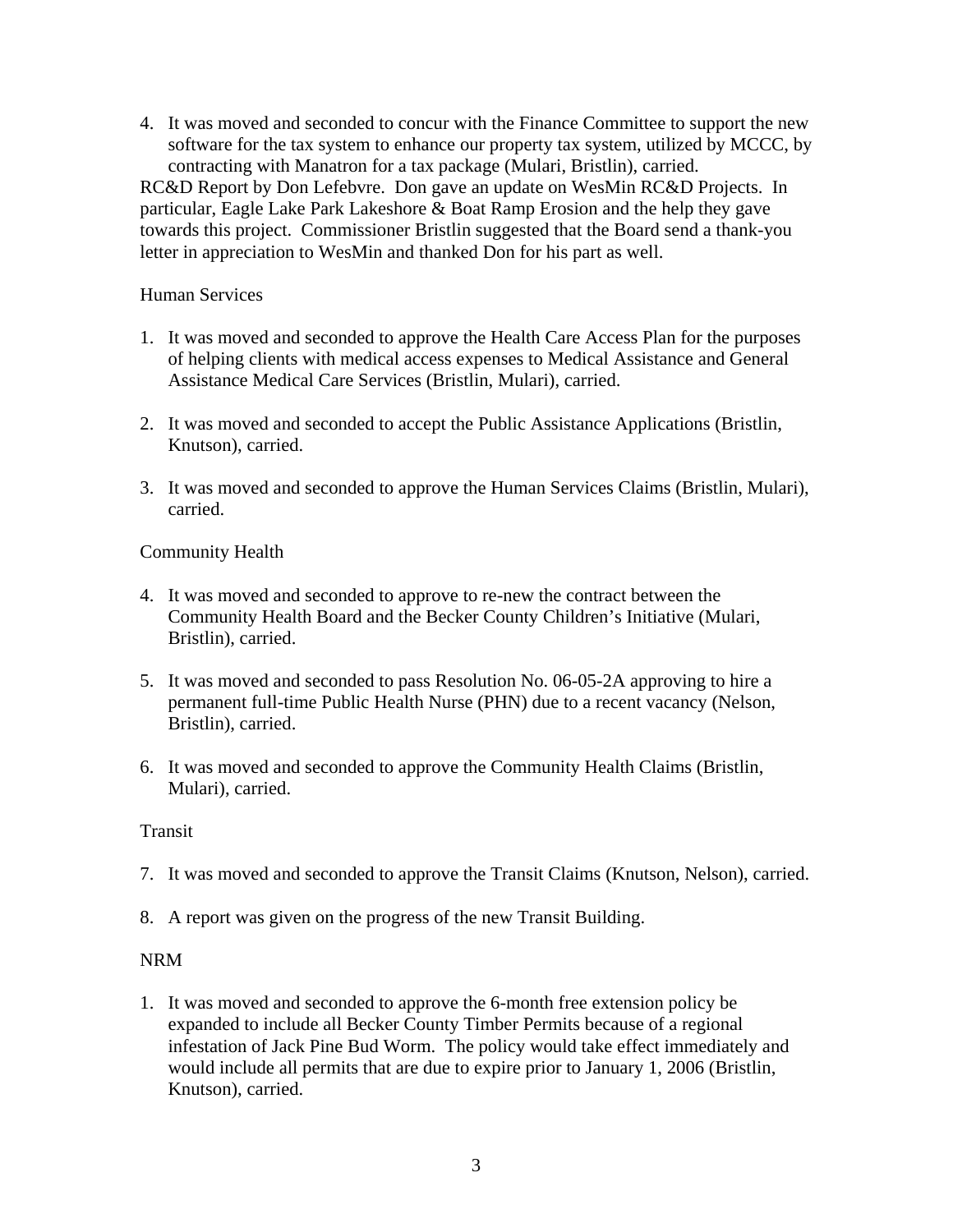2. It was moved and seconded to approve widening the road known as Dolly's Trail to 20-feet, but not the Public Access Road, providing that the (5) land owners are willing to cover 25% of the cost of the project (Bristlin, Knutson), carried.

## Resource Stewardship Committee

Representatives gave a report on Preserve Areas vs. ATV Trails. The Committee is concerned for the preserve areas and how new ATV Trails will impact these areas. They feel there are already enough trails, and those trails could also be used for ATV trails.

## Planning & Zoning

- 1. Planning Commission (PC) Recommendations of June 21, 2005:
	- 1) FIRST ORDER OF BUSINESS: GRB Financial. It was moved and seconded to concur with the PC findings and recommendations to approve the change of zone from agricultural to residential and approve a certificate of survey to allow one tract of land to be divided into two tracts of land based on the fact that the tracts met the criteria of the Zoning Ordinance and Subdivision Ordinance (Knutson, Mulari), carried.
	- 2) SECOND ORDER OF BUSINESS: Jeffrey Boehm, Lake View Twp. Moved to the end of the agenda.
	- 3) THIRD ORDER OF BUSINESS: Jason Fischer, Audubon Twp. Postponed.
	- 4) FOURTH ORDER OF BUSINESS: Winton Johnson, Lake View Twp. The PC denied the change of zone and conditional use permit for a planned unit development based on the fact that the land is not suitable for this type of development. It was moved and seconded to table this request, as requested by the applicant, (Bristlin, Nelson), carried.
	- 5) FIFTH ORDER OF BUSINESS: Jeffrey Boehm, Lake View Twp. It was moved and seconded to concur with the PC findings and recommendations to approve the change of zone from residential to commercial for the 5-acre tract, as described in the application, based on the fact that the request is compatible with the surrounding area (Nelson, Bristlin), carried.
	- 6) SIXTH ORDER OF BUSINESS: Final Plat of Preserve at Two Inlet, Naterra Land, Developer. It was moved and seconded to concur with the PC findings and recommendations to approve the Final Plat of Preserve at Two Inlets based on the fact that the plat does meet the criteria of the Zoning Ordinance and Subdivision Ordinance (Nelson, Mulari), carried.
	- 7) SEVENTH ORDER OF BUSINESS: Final Plat of Ice Cracking Lakeshore Estates, Richard Lesage, Developer. It was moved and seconded to concur with the PC findings and recommendations to approve the Final Plat of Ice Cracking Lakeshore Estates based on the fact that the plat does meet the criteria of the Zoning Ordinance and Subdivision Ordinance (Mulari, Bristlin), carried.
	- 8) EIGHTH ORDER OF BUSINESS: Informational Meeting scheduled for Thursday, July 14, 2005 at 8:30 a.m. at the Planning & Zoning Office. July 19, 2005 a meeting will be held with the following agenda: